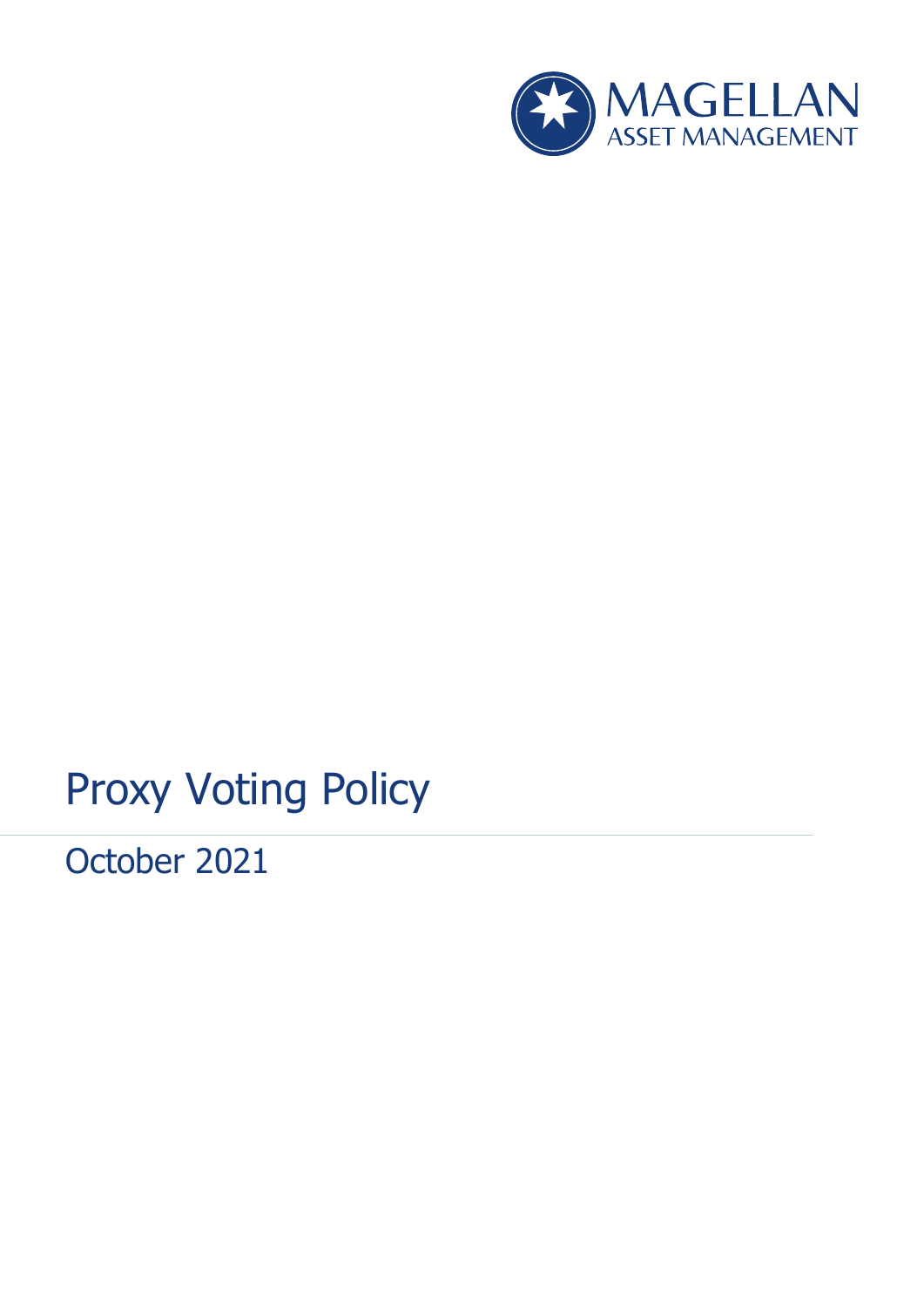#### **1. INTRODUCTION**

- 1.1 Magellan Asset Management Limited ('**Magellan**') recognises its fiduciary obligation to act in the best interests of all clients. One way Magellan represents its clients in matters of corporate governance is through the proxy voting process.
- 1.2 This policy sets out Magellan's approach to proxy voting in the context of portfolio management, client service responsibilities and corporate governance principles.

#### **2. GUIDING PRINCIPLES**

- 2.1 The objective of Magellan's Proxy Voting Policy is to promote the economic interests of its clients. Magellan considers that proxy voting rights are an important power, which if exercised diligently can enhance client returns, and should be managed with the same care as any other asset managed on behalf of its clients.
- 2.2 At no time will Magellan use the shareholding powers exercised in respect of its clients' investments to advance its own commercial interests at the expense of clients' interests, to pursue a social or political cause that is unrelated to clients' economic interests, or to favour a particular client or other relationship to the detriment of others.
- 2.3 The exercise of proxy voting rights is only one aspect of Magellan's investment management process. Magellan also participates in and influences corporate decision-making in other ways. For instance, it regularly communicates with the senior management of companies to discuss matters of strategy, performance, governance, remuneration or approach to risk management, and collectively with other investors to ensure companies are aware of concerns.
- 2.4 A primary aim of this Policy is to encourage a culture of performance among investee companies, rather than one of mere conformance with a prescriptive set of rules and constraints.
- 2.5 Magellan's aim is to review shareholder resolutions of investee companies on a case by case basis. Magellan will elect to exercise its voting rights when it has the authority and when it deems it appropriate to do so.
- 2.6 In exercising its voting discretion, Magellan may take into account the following:
	- (a) Magellan does not intend to become involved in the day to day management issues of companies, but rather exercises voting rights to ensure that companies act in the best interest of their shareholders;
	- (b) Magellan will exercise voting rights in appropriate cases in order to improve the corporate governance of investee companies;
	- (c) the size of holding and the likelihood that exercising voting rights will influence the outcome of the resolution;
	- (d) the nature of the matter at hand;
	- (e) the advantage which may result from exercising voting rights including whether it will advance investment objectives;
	- (f) any institutional client instructions as to exercising voting rights, whether for particular companies or particular issues;
	- (g) other legal and ethical considerations, such as whether there may be any actual or potential conflict of interest in exercising voting rights; and
	- (h) possible actions which may be taken instead of, or as well as, exercising voting rights, such as liaising with management, taking steps to initiate shareholder legal action or joining with other shareholders to take collective action or where the collective action will generate significant media interest.
- 2.7 Magellan uses its best efforts to vote proxies, however in certain circumstances it may be impractical or not possible to do so. These circumstances include, but are not limited to, the following:
	- (a) Untimely notice of shareholder meetings;
	- (b) Markets that require securities to be "blocked" or registered to vote at a company's meeting; and
	- (c) Power of attorney documentation is required.

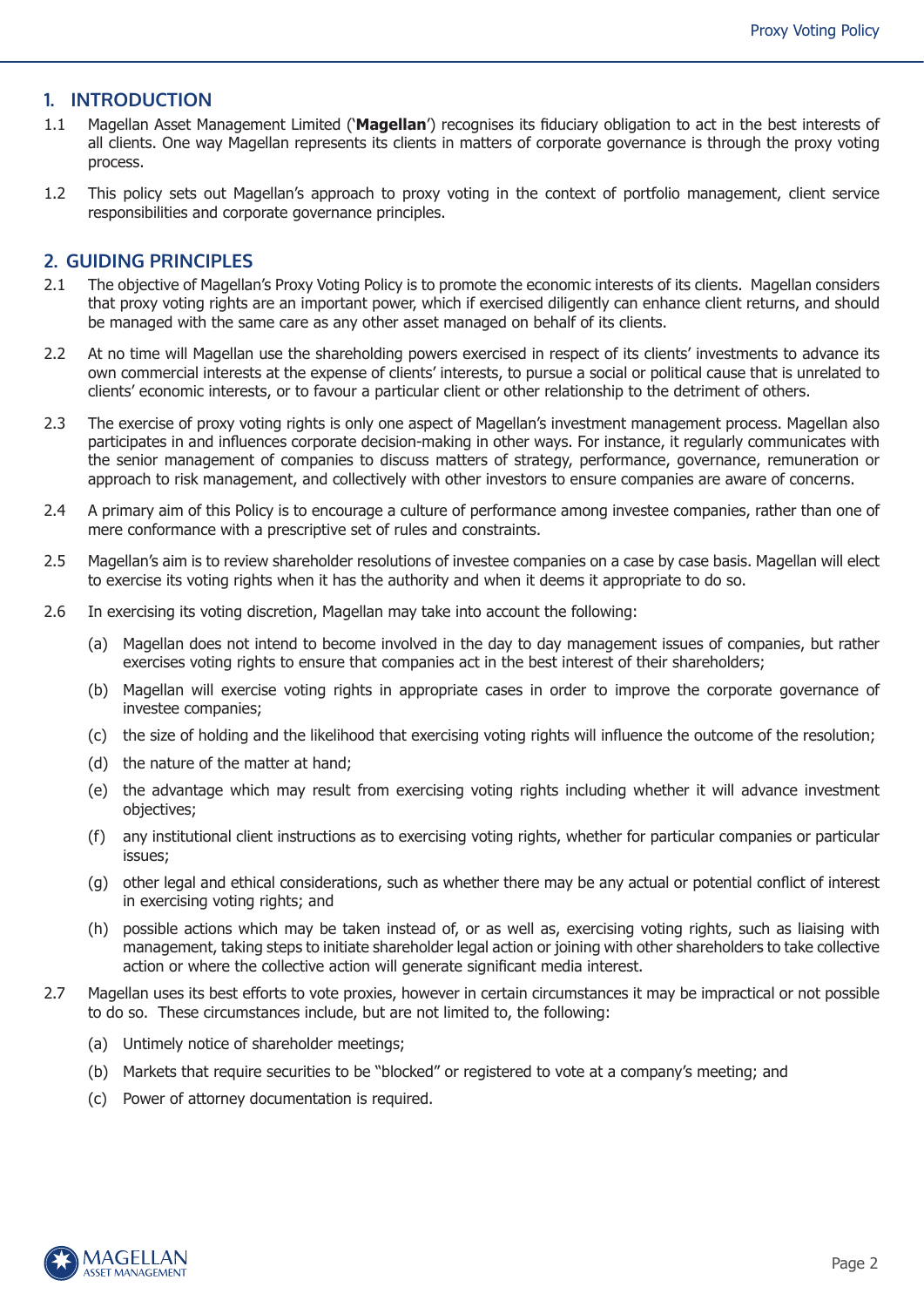## **3. PROXY VOTING COMMITTEE**

- 3.1 Magellan has formed a Proxy Voting Committee comprised of the following staff:
	- Chief Executive Officer
	- Chief Investment Officer (or Deputy Chief Investment Officer as alternate)
	- Head of Investments
	- Chief Compliance Officer
	- Head of Governance & Advisory
	- Vice President, Governance & Advisory
- 3.2 The purpose of the Proxy Voting Committee is to:
	- (a) Meet annually to review and approve the Proxy Voting Policy; and
	- (b) Meet on an ad hoc basis to discuss conflicts of interest and perceived conflicts of interest in relation to 2.6 and to agree an appropriate course of action in respect of the proxy vote in question.

## **4. CONFLICTS OF INTEREST**

- 4.1 There may be instances where Magellan's interests conflict, or appear to conflict, with client interests. Magellan's duty is to vote proxies in the best interests of its clients and in accordance with this policy.
- 4.2 Conflicts of interest or perceived conflicts of interest are reviewed by Magellan's Governance & Advisory team who provide a voting recommendation to Magellan's Proxy Voting Committee. The Proxy Voting Committee reviews the recommendation and may determine steps to manage the potential conflict if required. Possible resolutions may include:
	- (a) Vote in accordance with the recommendations of a third party research provider; or
	- (b) Refrain from exercising its proxy voting rights; or
	- (c) Disclose the conflict to the client and obtain the client's direction to vote the proxies (refer to section 5.2 below).

## **5. CLIENT DIRECTIONS**

- 5.1 The implementation of Magellan's voting policy is always subject to any directions from its clients. Generally, Magellan does not seek the views of clients before exercising its discretion to vote or initiating shareholder action as to individual issues. This is primarily due to the time constraints usually experienced in exercising proxy votes, the number of clients and the often routine nature of many voting issues.
- 5.2 Some clients will from time to time direct Magellan on specific proxy voting issues, including where Magellan has disclosed a conflict of interest to a client. Magellan will implement that direction to the extent that it is able and subject to the terms of the applicable Investment Management Agreement.

## **6. PROCEDURES**

- 6.1 Magellan's internal Governance & Advisory group is responsible for the analysis of proxy proposals, proxy voting recommendations and the lodgement of proxy votes with reference to Magellan's Corporate Governance Principles<sup>1</sup>.
- 6.2 On company-specific matters, Governance & Advisory will consult with the research analyst covering the company.
- 6.3 All voting recommendations put forward by Governance & Advisory will be reviewed by the Portfolio Manager(s).
- 6.4 In circumstances where Portfolio Managers do not unanimously support the voting recommendation put forward by Governance & Advisory, following consultation with the Portfolio Managers, the Head of Governance & Advisory will make the final voting decision. This process may (or may not) result in different voting outcomes across different investment strategies depending on the relevant strategy's investment objective or other factors that differentiate it from other strategies.
- 6.5 Upon finalisation of proxy vote elections, Governance & Advisory will lodge votes directly via an online portal or notify the Custodian of the investment portfolio of the proxy voting election.

<sup>1</sup> Magellan's Corporate Governance Principles outlines Magellan's core principles on corporate governance in respect of its investee companies.